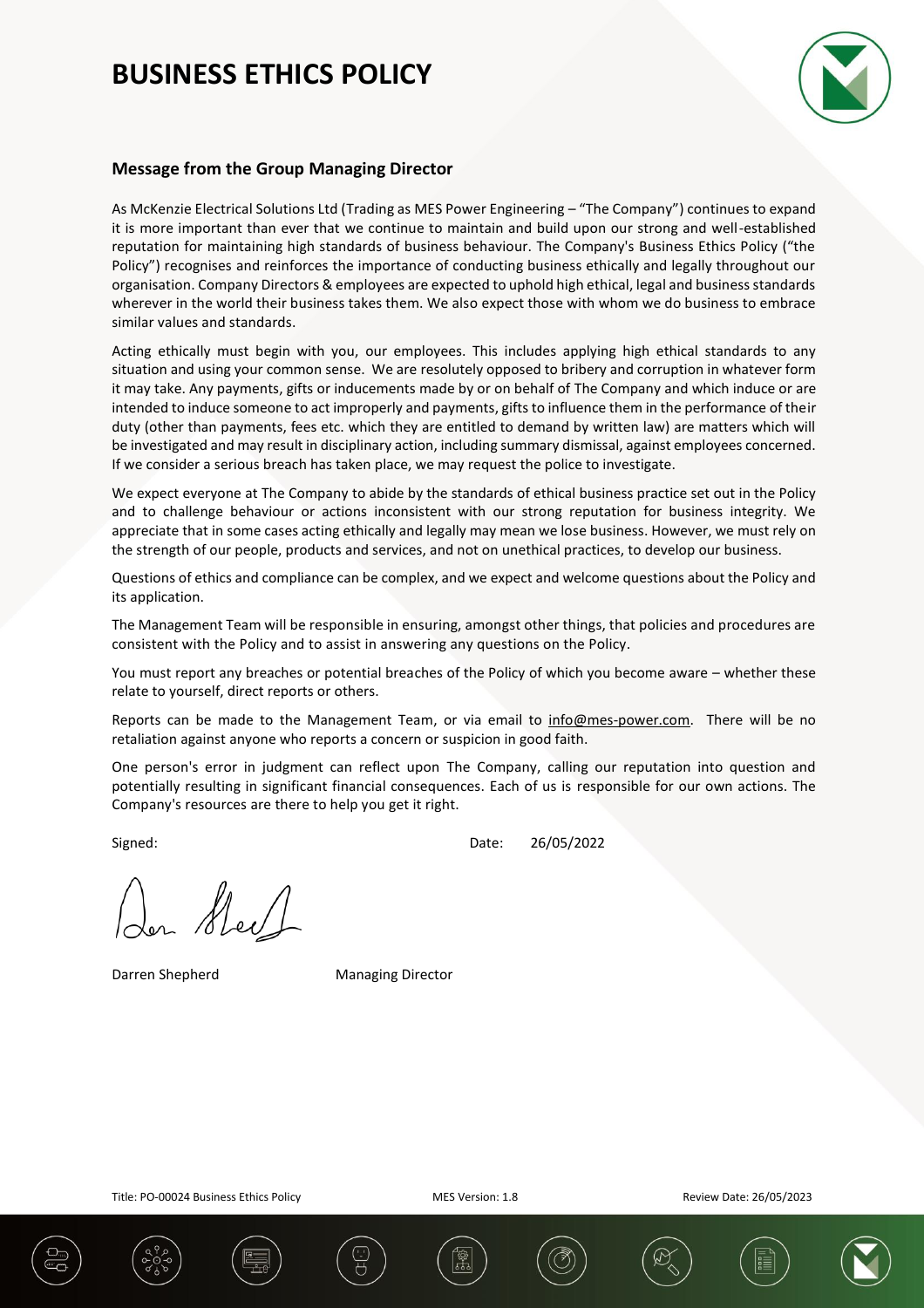

### **Ethics and Business Conducts**

All Directors and Employees contribute to The Company's reputation therefore, it is important that we all adhere to ethical guidelines.

#### **Compliance with Laws**

The Company business, whether domestic or international, must be conducted in compliance with all applicable laws and regulations. Be aware of the legal requirements that apply to your job and follow those laws strictly. The Company will not tolerate illegal activity conducted for personal gain or on the Company's behalf.

Lack of knowledge of the law will not excuse your non-compliance with this Ethics Policy. If you have questions or if you require assistance with legal matters, contact your Line Manager.

#### **Honesty and Integrity**

Consider the Company's reputation and credibility in all your business relationships. Be honest and honourable in all dealings with other employees, the public, the business community, shareholders, customers, suppliers, competitors, and government authorities.

#### **Entertainment and Gifts**

Never accept a gift, entertainment or any other benefit from an individual or organisation doing business with The Company if that gift, entertainment or benefit could influence your decisions or, if it were made public, might appear to have influenced your business decision.

Any gift, entertainment or benefit you provide to a business associate must be modest in scope and value. Never provide a gift, entertainment or benefit that contravenes any applicable law or contract term or that is large enough to influence, or appear to influence, the recipient's business decisions. Ensure that you record in expenses sheets and pass to accounts all expenditures on gifts, entertainment and other benefits.

#### **Consultant Fees, Commissions and Other Payments**

Never give or receive any payment that falls outside the normal conduct of business. Ensure that all consulting or agency fees, commissions, retainers or other payments are reasonable in the context of acceptable commercial practice and that they comply with applicable corporate policies. Properly record all payments given or received in the Company's accounts. If you engage in giving or accepting kickbacks, bribes, payoffs or other illegal or similar transactions you will be subject to immediate discipline, up to and including dismissal in accordance with The Company policy on employee discipline.

### **Political Contributions**

The Company does not wish to discourage the participation of employees in political and related activities. However, you may not make political contributions on The Company's behalf, either directly or indirectly, without prior written approval of The Company Directors.

### **Compliance with Accounting Controls and Procedures**

Always comply with The Company's accounting procedures and controls and all applicable laws. Record all financial data and transaction properly. The Company does not permit the use of "slush funds" or other unrecorded funds or assets. All disclosure contained in reports and documents filed with securities regulators and other governmental authorities by or on behalf of The Company shall be full, fair, accurate, timely and understandable.

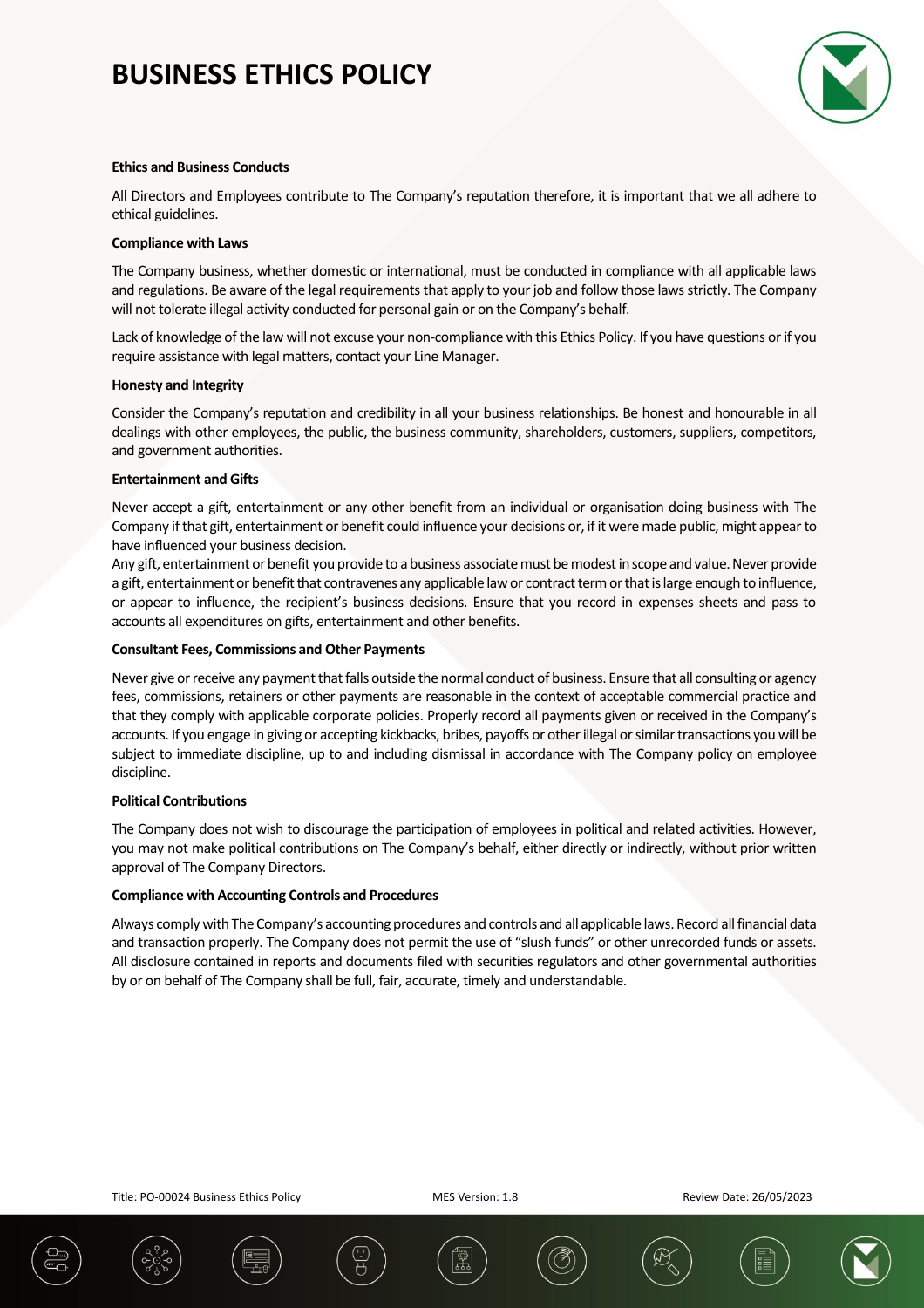

### **Conflict of Interest and Other Misconduct**

The Company expects all employees to act only in the best interests of The Company. Avoid situations or activities where your personal interests are, or may appear to be, in competition with or in opposition to company interests. This includes situations that might prevent you from devoting proper time or attention to your duties or situations that might affect your judgment or ability to act in The Company best interest. Should you be faced with a situation or a transaction that might give rise to such a conflict of interest, you must disclose this information to a member of management.

It is not possible to give a comprehensive list of all potential conflict of interest situations however, the following are examples of such conflicts:

## a) **Competing business interests**

- If you or someone close to you owns or participates in a business that competes with, is served by or provides services to The Company, it may conflict or interfere with your ability to work for The Company. To clarify such cases you must inform Management and seek guidance.
- If you are going to participate in any business venture that may compete with The Company, whether directly or indirectly, you must obtain prior written approval from Management.
- You may not engage, on The Company's behalf, in any transaction with a business in which you or a family member has an interest unless you have prior written approval from Management.
- If you want to serve on the Board of Directors or similar body of any company, you must obtain prior written approval from the Managing Director.

## b) **Use of employment activities for personal gain**

Never abuse your position with The Company by seeking personal gain, e.g. by obtaining personal benefits from those doing or seeking to do business with The Company.

### c) **Misuse of Company property or resources**

As an employee, you are entrusted with Company property and resources including vehicles, materials, computer equipment and software, corporate information and tools. Use these resources for Company business not for personal gain.

### d) **Personal transactions with Company business associates**

Never accept a loan from an individual or organisation that does business with The Company, unless the individual or organisation is in the business of making loans.

### **National and International Trade**

The Company must comply with all applicable export control laws and economic sanctions when conducting international business. Economic sanctions forbid persons of certain nationalities directly engaging in or facilitating others engaging in prohibited dealings with sanctioned countries, governments, persons or activities.

For example, the US Government has put in place a number of Economic Sanctions that would prevent their citizens (including non-US nationals who work for US companies or anyone physically located in the US) from having anything to do with transactions for certain "embargoed" countries.

Export Controls regulate certain goods, software and technology and their export or re-export from one country to another.

For example, the UK and US Governments have put in place export controls on the export or re-export of UK or USmade products. Goods may require a licence to be exported based on the type of product, its end use or the end user of the product.

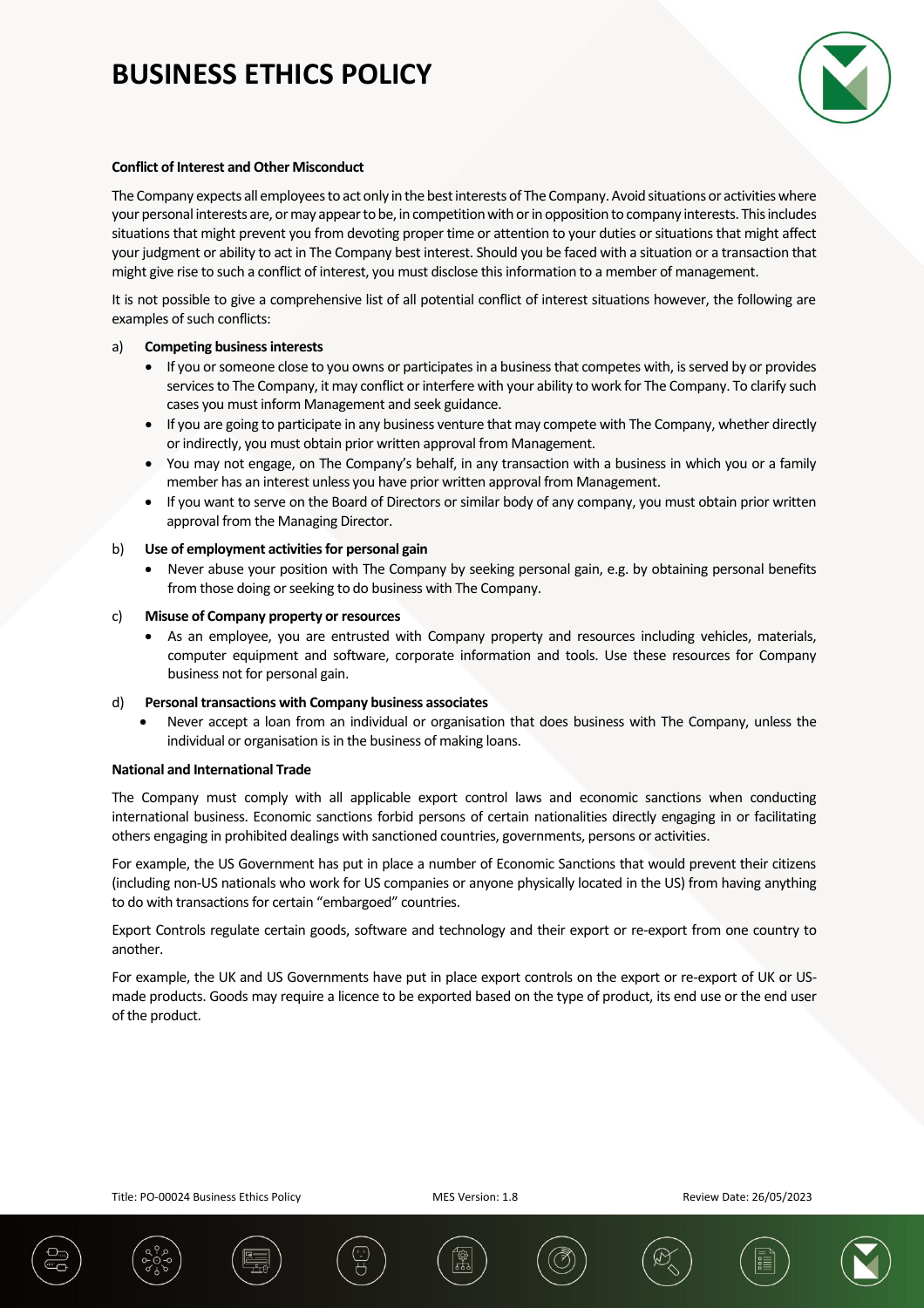

### **Export Control and Economic Sanctions**

The UN, the European Union as well as the US and the UK (and other countries) impose restrictions on exports and sanctions dealings with certain countries, entities and individuals. Serious penalties – fines, revocation or permits to export and even imprisonment – can apply when these laws are broken.

The combination of export controls and economic sanctions means there are frequently restrictions on:

- Exports and re-exports of goods, technology and software to specific countries, entities and individuals and for certain end-users.
- Disclosure of certain technology and software source codes to nationals of a prohibited country.
- Involvement of nationals of the country imposing sanctions in any business dealings with sanctioned country or with persons in the sanctioned country.
- New investments or other transactions with a sanctioned country, persons in the sanctioned country and sanctioned individuals.

If your work involves the sale, shipment, electronic transfer or disclosure of technical information, goods or services across national borders, you are required to keep up-to-date with applicable rules and regulations.

Directors should be contacted for further information and can provide necessary training.

*The Company will not do business with any company which is blacklisted by the UK Government. We will not engage in any activity or business practice which is in breach of any applicable competition and/or anti-trust law to which they may be subject.*

*The Company is committed to conducting its business in an open and competitive fashion. Any activity that undermines this commitment is unacceptable.*

### **Corporate Information and Confidentiality**

Every Company employee has access to some type of confidential information. For example, the following are considered confidential: technical information about equipment, financial data, information about how certain processes work, price lists, methods of conducting operations, business plans and intentions, legal matters, applications for patents and trademarks. Commercial and technical information received on a confidential basis from third parties such as suppliers, customers and partners is also confidential information.

All Company employees sign an undertaking of confidentiality to the Company when starting their employment with The Company.

Except as required in the normal course of performing your job, do not reveal confidential information to anyone, either while employed by The Company or after you leave the Company unless you have written authorisation from The Company Directors.

### **Employment Practices**

The Company strives to provide a positive work environment that supports productivity, dignity and self-esteem and the pursuits of personal goals.

Our employment policies and procedures provide for equal opportunity and fairness in employment decision. We do not discriminate on the basis of race, colour, ancestry, place of origin, religious belief, physical or mental disability, age, gender, sexual orientation, marital status, family status or source of income and we take steps to comply with all applicable affirmative action legislation. We also endeavour to ensure that all employees are treated fairly in all aspects of the employment relationship, including performance appraisals, compensation, opportunities for advancement and disciplinary matters.

We believe that employees are entitled to privacy and we recognise our obligations as set out in applicable privacy legislation. The Company collects only necessary personal information, and we protect confidential information using well-defined procedures.

Finally, we do our best to ensure that employees are treated with dignity and respect by the Company and by fellow employees. The Company makes every effort to protect employees from harassment and takes action to address any

Title: PO-00024 Business Ethics Policy MES Version: 1.8 Review Date: 26/05/2023



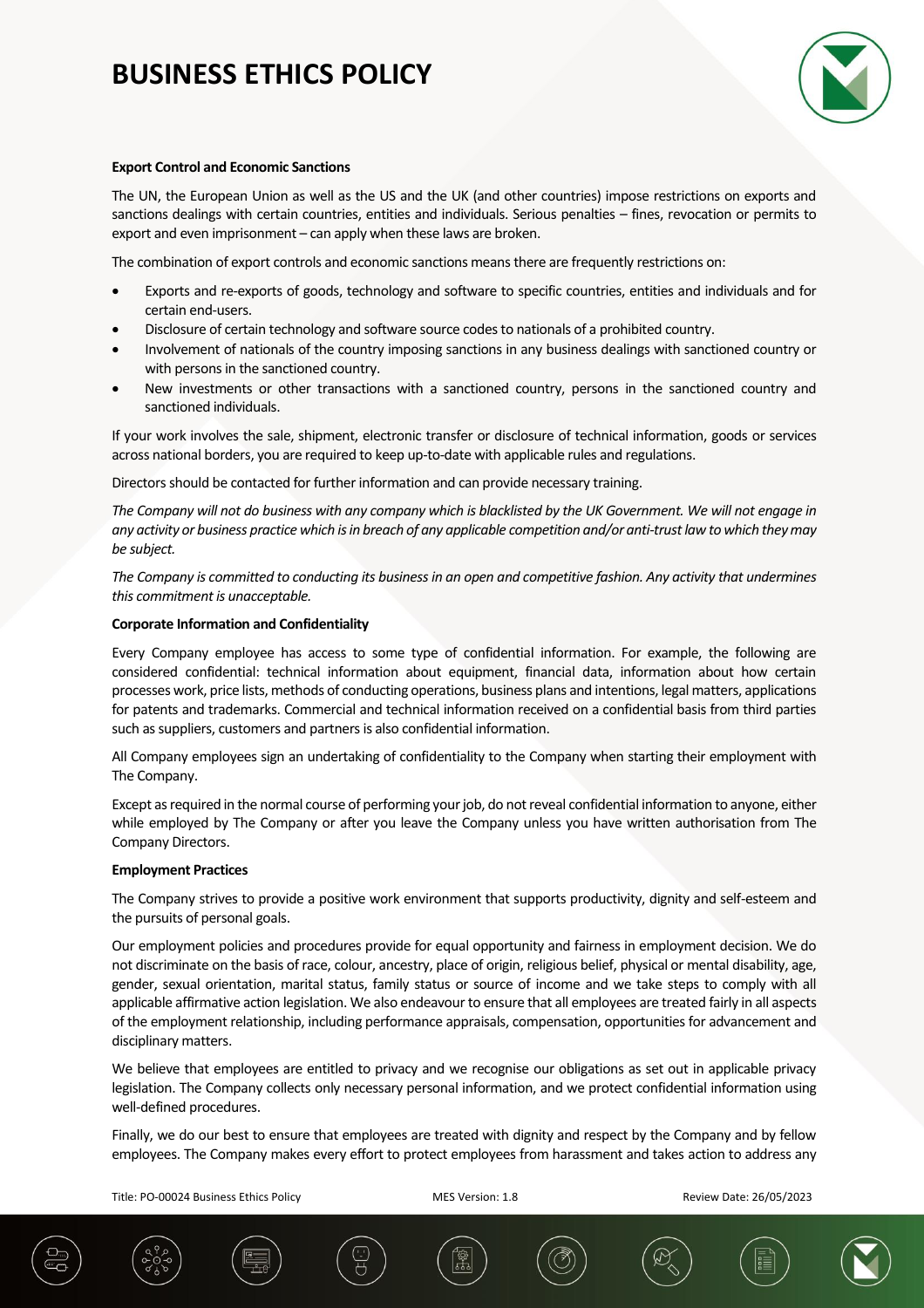

concerns that arise in this regard. The Company deals with harassment or other improper conduct within accordance with the Company's policies on harassment and on employee discipline.

If you have employment-related questions or issues, you should speak with your Line Manager or with Human Resources.

## **Health and Safety**

The Company's foremost concern is protection of the health and safety of all employees.

We have adopted policies and procedures that are aimed at ensuring that The Company meets or exceeds all applicable health and safety laws and regulations as well as prevailing industry standards. We strive to fully implement all safety policies and procedures.

Complete compliance with safety policies and procedures requires the cooperation and commitment of every employee. Be aware of how the company's health and safety policies apply to you and conduct your duties and responsibilities in compliance with these policies.

#### **Environment**

The Company is committed to minimising the effects of our operations on the natural environment. We endeavour to meet all regulatory and industry standards by implementing appropriate measures for the assessment of potential environmental effects, for the prevention of these potential effects and for appropriate response to any incidents that might occur.

As a Company employee you are expected to be familiar with the required environmental standards that apply to your work and to comply with these standards at all times.

### **Reporting Suspected Non-compliance**

You must report any breaches or potential breaches of the Policy of which you become aware. Matters may be reported via:

- **Directors**
- **Line Manager**
- Human Resources
- Email [info@mes-power.com](mailto:info@mes-power.com)

Reports or questions received via the Ethics email will be dealt with in a professional and confidential manner. Matters relating to the Policy would normally be dealt with by Line Managers and/or Human Resources. All such communications will be held in confidence to the extent consistent with carrying out an appropriate investigation under applicable laws.

Failure to report knowledge of a violation of the Policy or failure to assist or co-operate in the investigation of reported non-compliance may result in disciplinary action being taken against you.

There will be no retaliation, retribution or victimisation in any form against an individual who reports in good faith a suspected violation of the Policy or assists with an investigation even if the report is mistaken and/or the facts later turn out to be inaccurate or do not trigger any further action. Any individual who retaliates in any way against a person who has in good faith reported a violation or suspected violation of the Policy will be subject to disciplinary action, up to and including termination.